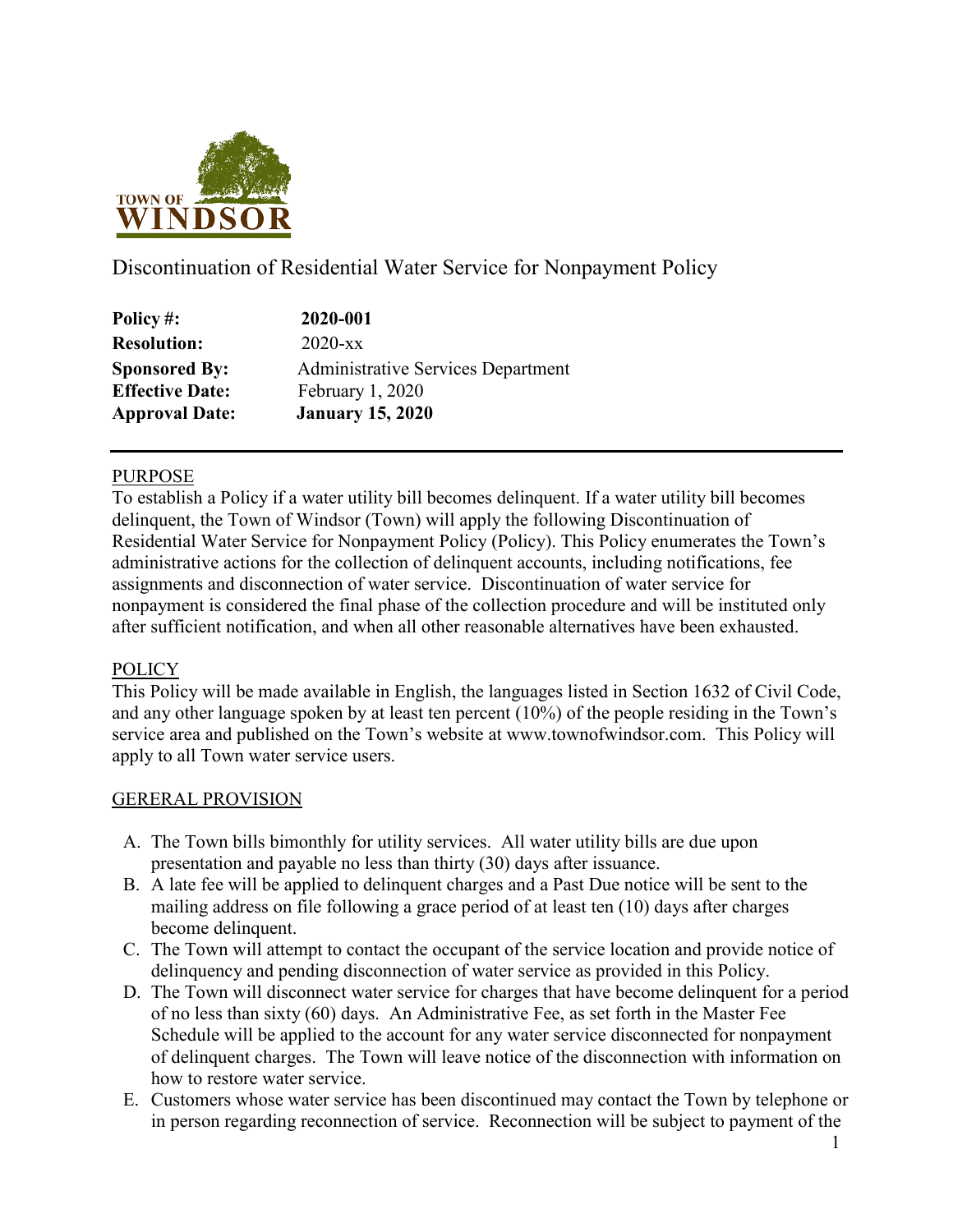delinquent charges, administrative fee, and any other applicable charges.

# DELINQUENT ACCOUNT

- A. Written Past Due Notice
	- 1. If payment for a water utility bill is not received by close of business on the fortieth (40) day after issuance of the water utility bill, a late fee, as set forth in the Master Fee Schedule, will be assessed.
	- 2. A past due notice will be sent to the account holder of record stating the amount of the late fee.
	- 3. The past due notice will provide the last date an account holder of record is able to make full payment or make a payment arrangement to avoid subsequent fees and potential water service disconnection.
- B. Waiver of Late Fee
	- 1. At the request of the account holder of record, the Town will waive one late fee per calendar year.
	- 2. If there are extenuating circumstances and the account holder of record has not been assessed a late fee.
	- 3. If the account holder of record has not had previous late fee(s) waived for delinquent payment in the preceding twelve (12) months.
- C. Alternative Payment Arrangements
	- 1. Any account holder of record who is unable to pay for a water utility bill on or before the scheduled due date may request an Alternative Payment Arrangement to avoid late fees or discontinuation of water service.
	- 2. In compliance with SB 998, the Town will consider all circumstances surrounding the request and make a determination as to whether the Alternative Payment Arrangement is warranted.
		- a. Certification by Primary Care Provider

Certification by a Primary Care Provider (General Practitioner, Obstetrician, Gynecologist, Pediatrician, Family Practice Physician, Primary Care Clinic, Hospital, or Outpatient Clinic) who certifies that the discontinuation of water service will be life-threatening or pose a serious threat to the health and safety of any resident of the premises where water service is provided will obligate the Town to enter an amortized repayment plan.

b. Financially Unable to Pay

The account holder of record demonstrates that he or she is financially unable to pay for water service within the normal billing cycle. The account holder of record or any member of the account holders household, must be a current recipient of CalWORKs, CalFresh, general assistance, Medi-Cal, Supplemental Security Income/State Supplementary Payment Program, or California Special Supplementary Nutrition Program for Women, Infants and Children, or the account holder of record declares that the household's annual income is less than two hundred (200) percent of the federal poverty level.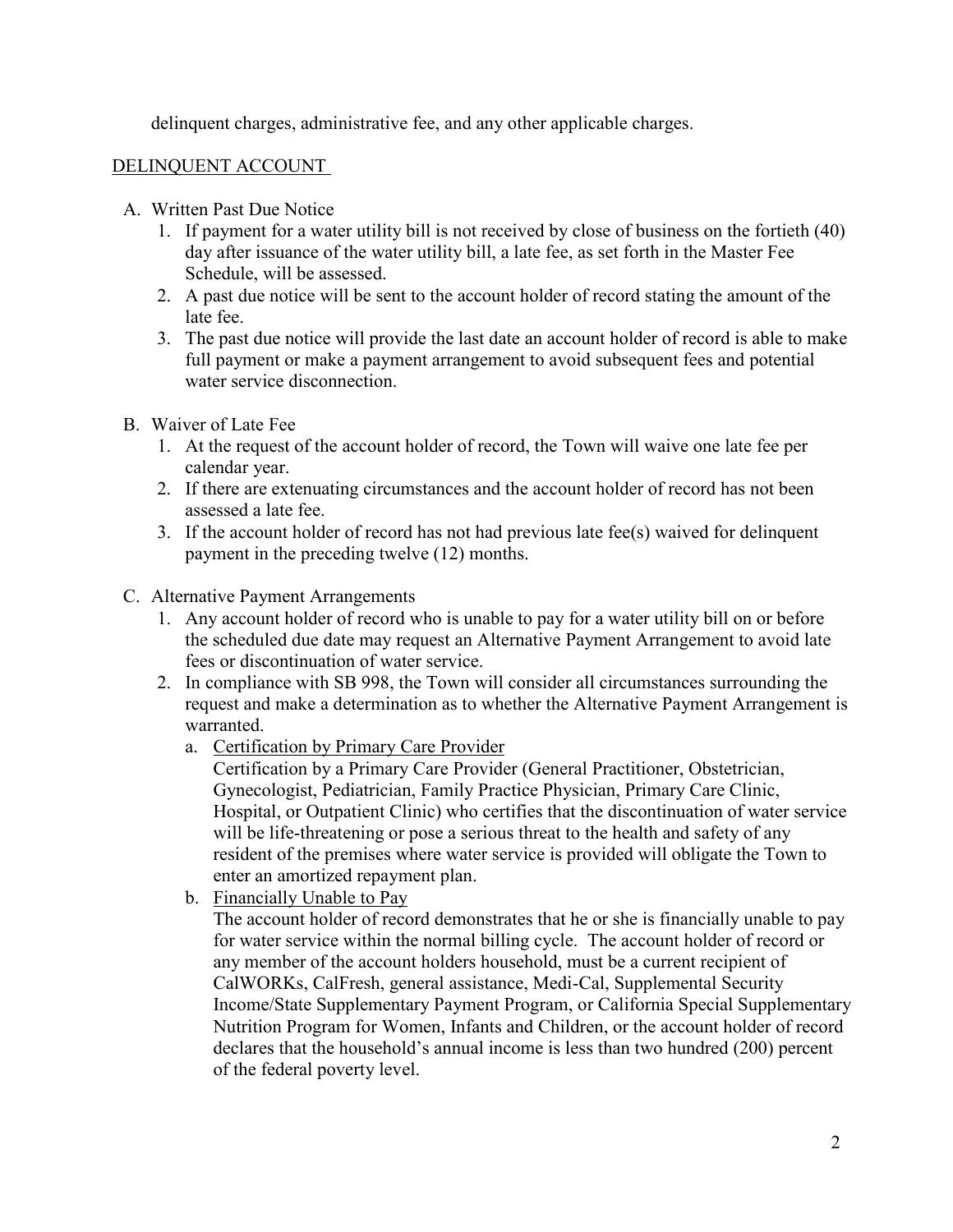# D. Amortization Plans

- 1. Payment arrangements that extend into the next billing period are considered an amortization plan, which must be in writing and signed by the account holder.
- 2. An amortization plan will amortize the unpaid balance over a period defined by the account holder, approved by the Town, and not to exceed twelve (12) months from the date of the approved amortization plan.
- 3. The account holder of record must comply with the terms of the amortization plan and remain current as charges accrue in each subsequent billing period.
- 4. The account holder of record may not request further amortization of any subsequent unpaid charges while paying delinquent charges pursuant to an amortization plan.
- 5. Failure to comply with the terms of an amortization plan will result in the issuance of a written disconnection notice. The disconnection notice will be in the form of a letter issued to the service location no less than seven (7) businesses days in advance of discontinuance of water service.

# ADDITIONAL NOTIFICATIONS

- A. Written Disconnection Notice
	- 1. The Town shall not disconnect water service for non-payment until payment by the account holder of record has been delinquent for at least sixty (60) days.
	- 2. The Town will make a reasonable, good faith effort to contact the account holder of record in writing at least seven (7) business days before discontinuation of water service for non-payment.
	- 3. The written disconnection notice will be mailed to the mailing address designated by the account holder of record. If the mailing address and the address of the service location to which water service is provided are different, a second notice will be mailed to the service location and addressed to "Occupant". The written disconnection notice will include:
		- Account holder's name and address
		- Amount past due
		- Date by which payment or payment arrangements are required to avoid discontinuation of water service
		- Description of the process to apply for an amortization plan
		- Description of the process to dispute or appeal a bill
		- Town phone number and a web link to the Town's written discontinuation of residential water service Policy
- B. Notice to Residential Tenants/Occupants in an Individually Metered Residence
	- 1. The Town will make a reasonable, good faith effort to inform the occupants, by means of written notice, when the water service account is in arrears and subject to disconnection at least ten (10) days before water service is scheduled for disconnection.
	- 2. The written notice will advise the tenant/occupant that they have the right to become an account holder of record of the Town without being required to pay the amount due on the delinquent account, as long as they are willing to assume financial responsibility for subsequent charges for water service at that said service location.
	- 3. The tenant/occupant must provide verification of tenancy in the form of a rental agreement or proof of rental payments.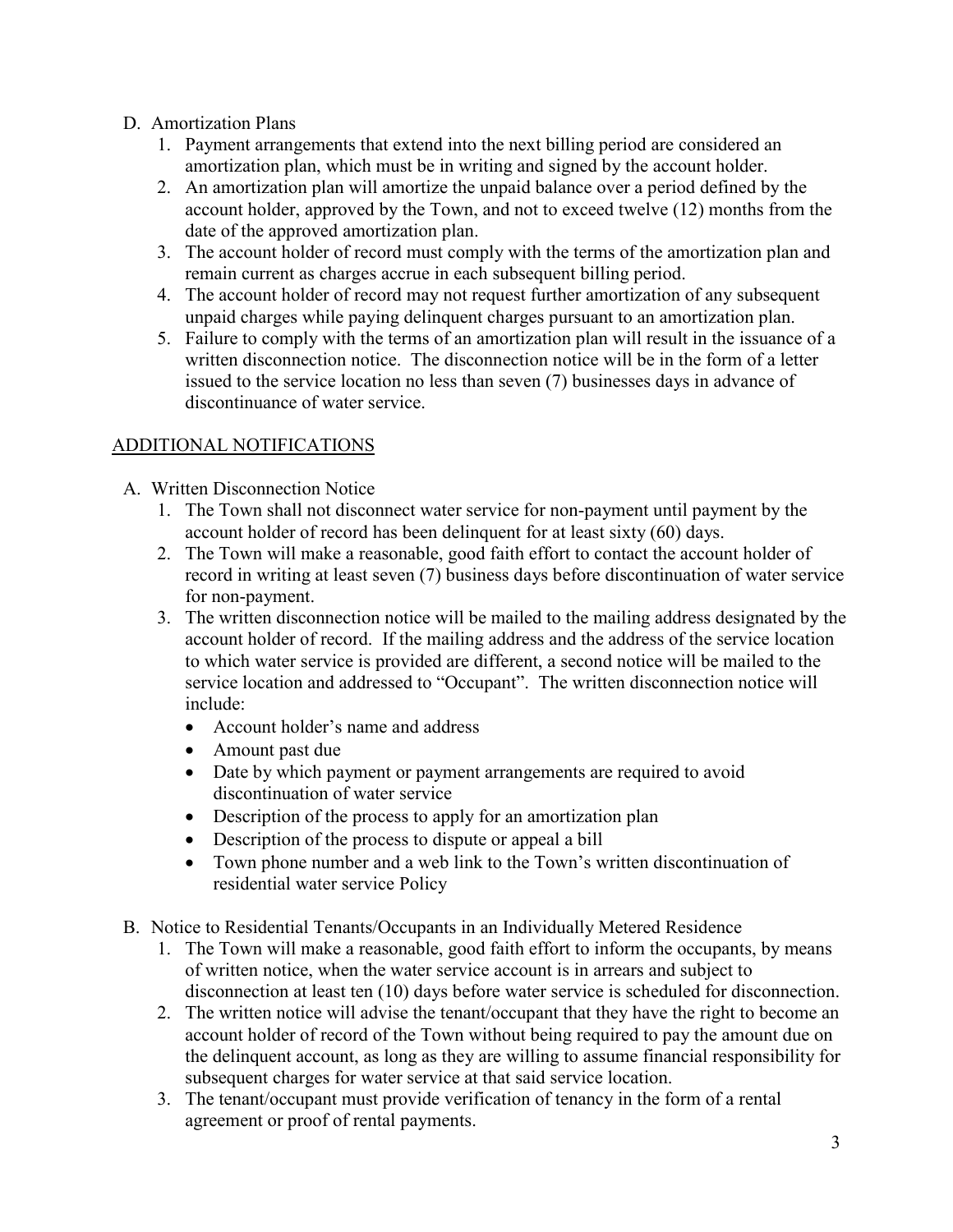- C. Notice to Tenants/Occupants in a Multi-Unit Complex Served through a Master Meter
	- 1. The Town will make a reasonable, good faith effort to inform the occupants, by means of written notice posted conspicuously on or in front of the property, when the water service account is in arrears and subject to disconnection at least ten (10) days before water service is scheduled for disconnection.
	- 2. The written notice will advise the tenant/occupant that they have the right to become an account holder of record of the Town without being required to pay the amount due on the delinquent account, as long as they are willing to assume financial responsibility for subsequent charges for water service at the said service location, and including address(es) served by the master meter.
	- 3. The tenant/occupant must provide verification of tenancy in the form of a rental agreement or proof of rental payments.

# RECONNECTION OF WATER SERVICE

- A. Reconnection During Business Hours
	- 1. In order to reconnect water service that has been disconnected for non-payment, the account holder of record must pay all delinquent charges and fees owed.
	- 2. To reconnect water service the same day without an after-hours fee, as set forth in the Master Fee Schedule, the payment must be received prior to 5:00 p.m., Monday – Thursday, otherwise an after-hours fee will be applied.
	- 3. Water service that is reconnected by any person other than Town personnel or without Town authorization may be subject to fines or additional fees, as set forth in the Master Fee Schedule.
	- 4. Any damages that occur as a result of unauthorized reconnection of water service are the responsibility of the account holder.
- B. Reconnection of Water Service After Business Hours
	- 1. Reconnection of water service requested after 5:00 p.m. Monday Thursday, Friday, Closures, Holidays, or Weekends, the account holder of record will be charged an afterhours fee, as set forth in the Master Fee Schedule.
	- 2. The account holder of record will be contacted by Town personnel verifying water service is disconnected. Water service will not be reconnected unless the account holder of record or his/her designee has been informed of the after-hours fee and verbally authorizing Town personnel to reconnect water service.
	- 3. Water Service will not be reconnected until the account holder of record or his/her designee has signed the After-Business Hours Service Call form acknowledging the delinquent charges and applicable fees must be paid in full no later than 10:00 a.m. the following business day.
	- 4. If payment is not received by 10:00 a.m. the following business day, water service will be disconnected and locked off until all delinquent charges are paid in full.
	- 5. If water service is being reconnected after regular business hours for any reason other than non-payment, the account holder of record must contact the Administrative Services Department the following business day to discuss reason for reconnection and possible waiver of after-hours fee.